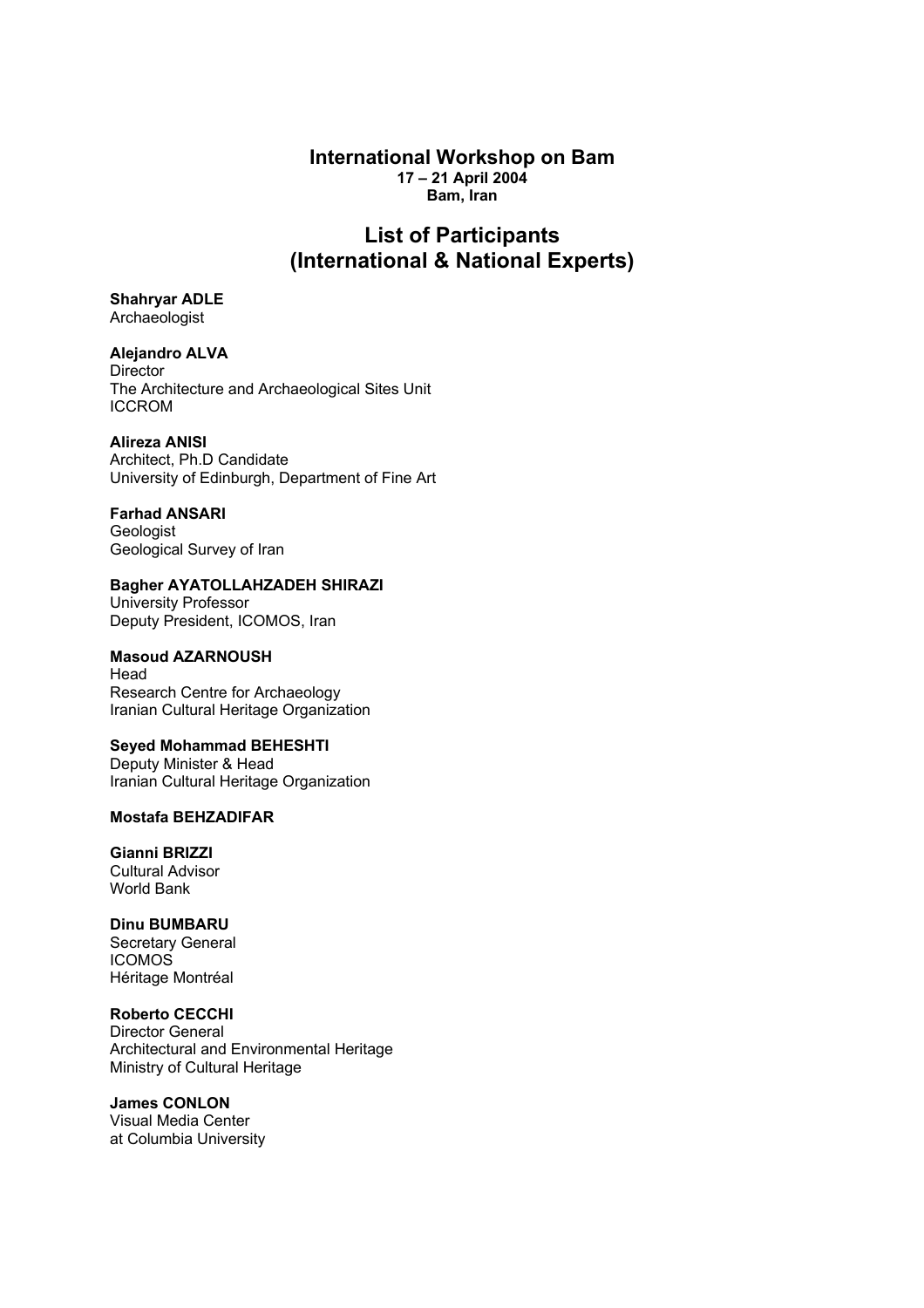**Giorgio CROCI**  Professor

**Anthony CROSBY**  Conservation Architect

### **Stefano BAIA CURIONI**

Economist and Director of Graduate Course in Cultural Economics Bocconi University in Milan

### **Massimo D'ANTONI**

Economist and Associate Professor of Public Economics

### **Jean D'ARAGON**

Lecturer & PhD Candidate School of Architecture McGill University

#### **Adel FARHANGI**

Advisor to the Head of ICHO Iranian Cultural Heritage Organization

#### **Stephen FARNETH**

Conservation Architect Architectural Resource Group, San Francisco

### **Rosa Amelia FLOREZ-FERNANDEZ**

PhD Candidate Member of Board of PROTERRA – HABYTED/CYTED IV (Ibero- American Researchers on Earthen Architecture) University of Montreal

#### **Phillippe GARNIER**

Architect Head of research Programme "Human Settlements" CRATerre – School of Architecture of Grenoble

#### **Mehdi GHAFOURI**

Professor of Architect

### **Hubert GUILLAUD**

Directeur scientifique du Laboratoire CRATerre-EAG Centre International de la Construction en Terre Ecole d'Architecture de Grenoble

#### **Mary HARDY**

Senior Project Specialist Getty Conservation Institute

## **Hugo HOUBEN**

Research-Engineer Head of UNESCO Chair "Earthen Architecture" Co-director of Project TERRA CRATerre - School of Architecture of Grenoble

#### **Randolph LANGENBACH**

Independent Consultant in Building Conservation Member – USA/ICOMOS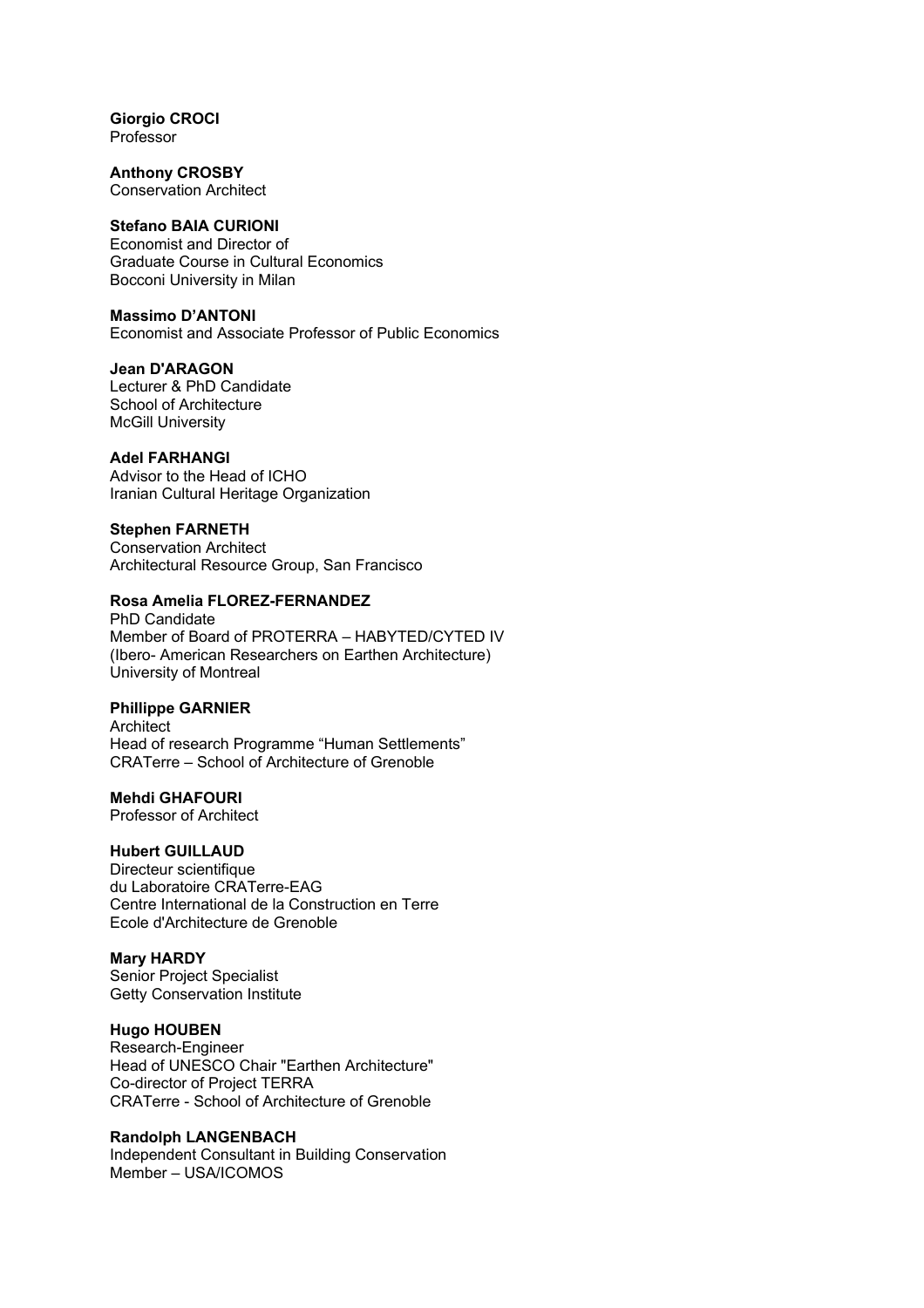#### **Mohammad MEHRYAR Architect**

#### **Carla MAURANO Architect** World Bank

**Mohammad Hassan MOHEBALI**  Deputy for Conservation and Rehabilitation

#### **Mohammad Mehdi MOJABI**  University Professor Shams Consultant Office

**Eskandar MOKHTARI TALEGHANI**  Deputy for Conservation and Rehabilitation Tehran Cultural Heritage Centre

### **Morteza MOMENZADEH**

Professor, Economic Geologist **Director** Zarneh Research Group

### **Nasser NOROUZZADEH CHEGINI**

Archaeologist Research Centre for Archaeology Iranian Cultural Heritage Organization

### **Ardeshir OROUJI**

Advisor to the Head Iranian Cultural Heritage Organization

### **Yasuyoshi OKADA**

Professor, Kokushikan University, Tokyo

### **Gaetano PALUMBO**

Director of Archaeological Conservation Africa, Europe, the Middle East and Central Asia World Monuments Fund

### **Fakkour PAS**

Head Kerman Cultural Heritage Center Iranian Cultural Heritage Organization

## **Pia PETRANGELI**

**Architect** Ministry of Cultural Heritage

#### **Daniele PINI**

Professor Faculty of Architecture University of Ferrara Architect Planner University of Ferrara

## **Hossein RAYATI MOGHADDAM**

**Director** Department of Conservation of Historic Monuments Iranian Cultural Heritage Organization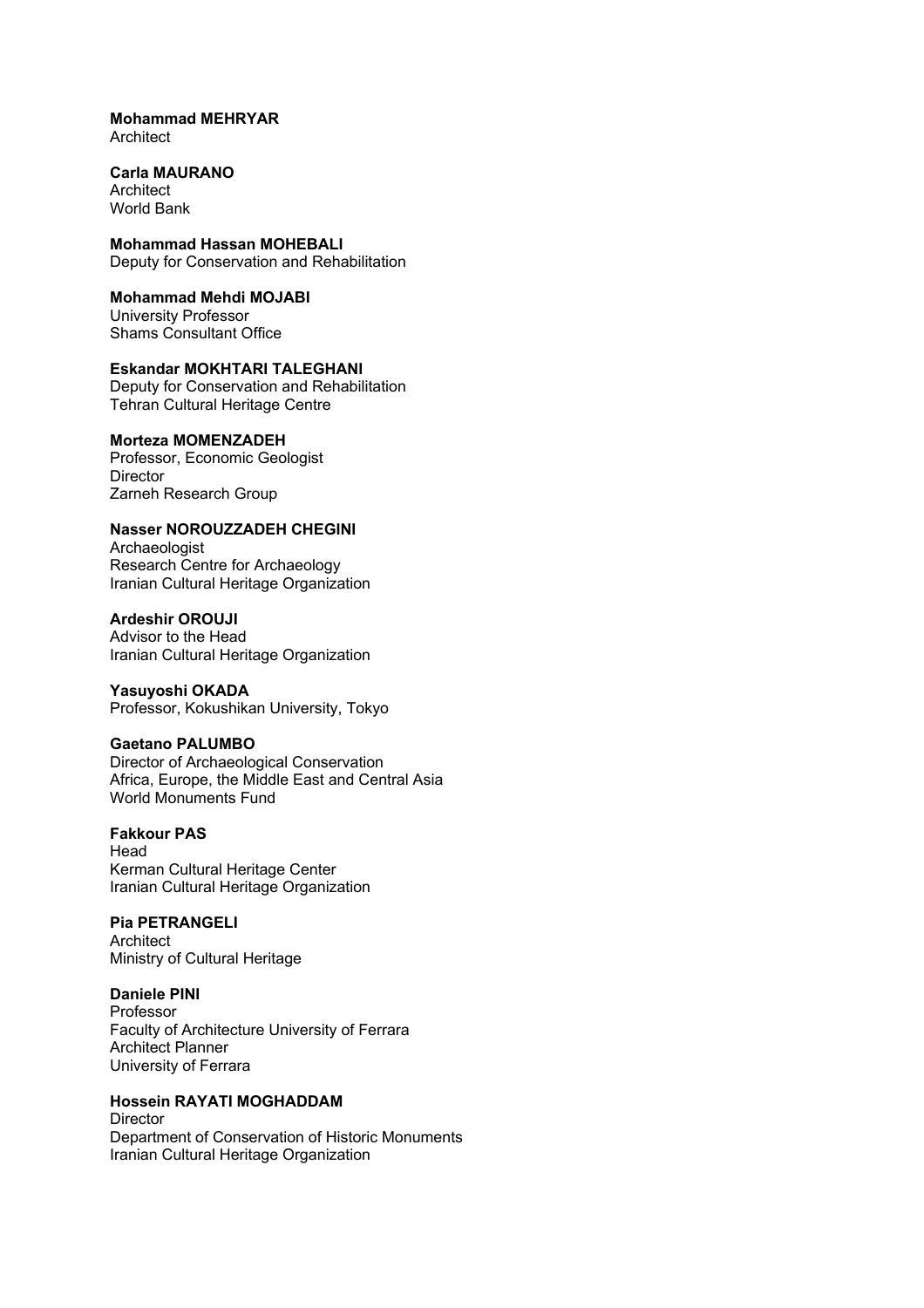**Aliakbar SAEEDI**  Civil Engineer, University Professor

**Abdin SALIH**  Director UNESCO Tehran Cluster Office

**Horst SCHROEDER**  Bauhaus University Weimar

**Seyed Abdolazim Amir SHAHKARAMI**  Earthquake Engineer and Seismologist

**Stefan SIMON**  Senior Scientist Getty Conservation Institute

### **Mohammad Hassan TALEBIAN**

Temporary Director of Arg-e Bam Project Site Manager of the World Heritage Site of Chogha Zanbil

## **Daniel TORREALVA**

Structural Engineer Professor of Engineering Catholic University Lima Peru

### **Julio VARGAS-NEUMANN**

Structural Engineer Professor of Engineering Catolica University Lima Peru

**Rasool VATANDOUST**  Director

Research Centre for Conservation of Cultural Relics (RCCCR) & Head, Department of International and Cultural Relations

### **Archibald George WALLS**

Partner, Giles Quarme and Associates Historic Building Architects and Urban Conservationists

### **Kunio WATANABE**

Geosphere Research Institute JAPAN

## **Mansour ZIYAEE FAR**

Earthquake Engineer and Seismologist IIEES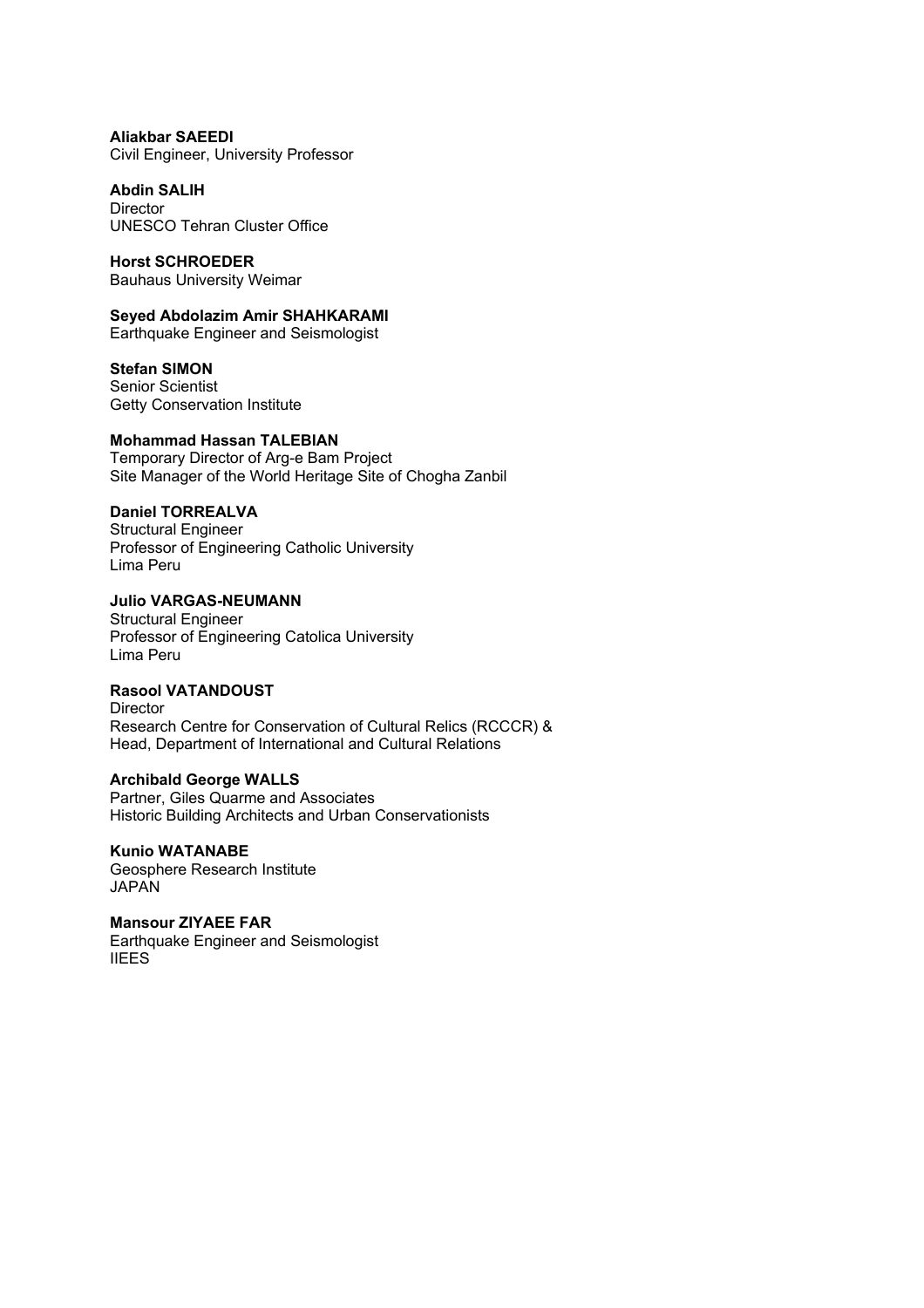### **International Workshop on Bam 17 – 21 April 2004 Bam, Iran**

# **List of the Representatives**

**Seyed Mohammad BEHESHTI**  Deputy Minister & Head Iranian Cultural Heritage Organization

**Sixte BLANCHY**  Scientific & Technical Cooperation Attaché French Embassy to Tehran

#### **Dinu BUMBARU**

Secretary General ICOMOS Héritage Montréal

### **Roberto CECCHI**

Director General Architectural and Environmental Heritage Ministry of Cultural Heritage

### **Alferedo DI RISO**

First Council Italian Embassy in Iran

### **Fatemeh FARAHANI**

Head, Cultural Division Iranian National Commission for UNESCO

### **Vincent GRIMAUD**

Cultural Counsellor French Embassy to Tehran

### **Junko TANIGUCHI**

Programme Specialist for Culture UNESCO Tehran Cluster Office

### **Mohammad TAVAKKOL**

Secretary General, Iranian National Commission for UNESCO

### **Abdin SALIH**

**Director** UNESCO Tehran Cluster Office

### **Rasool VATANDOUST**

**Director** Research Centre for Conservation of Cultural Relics (RCCCR) & Head, Department of International and Cultural Relations